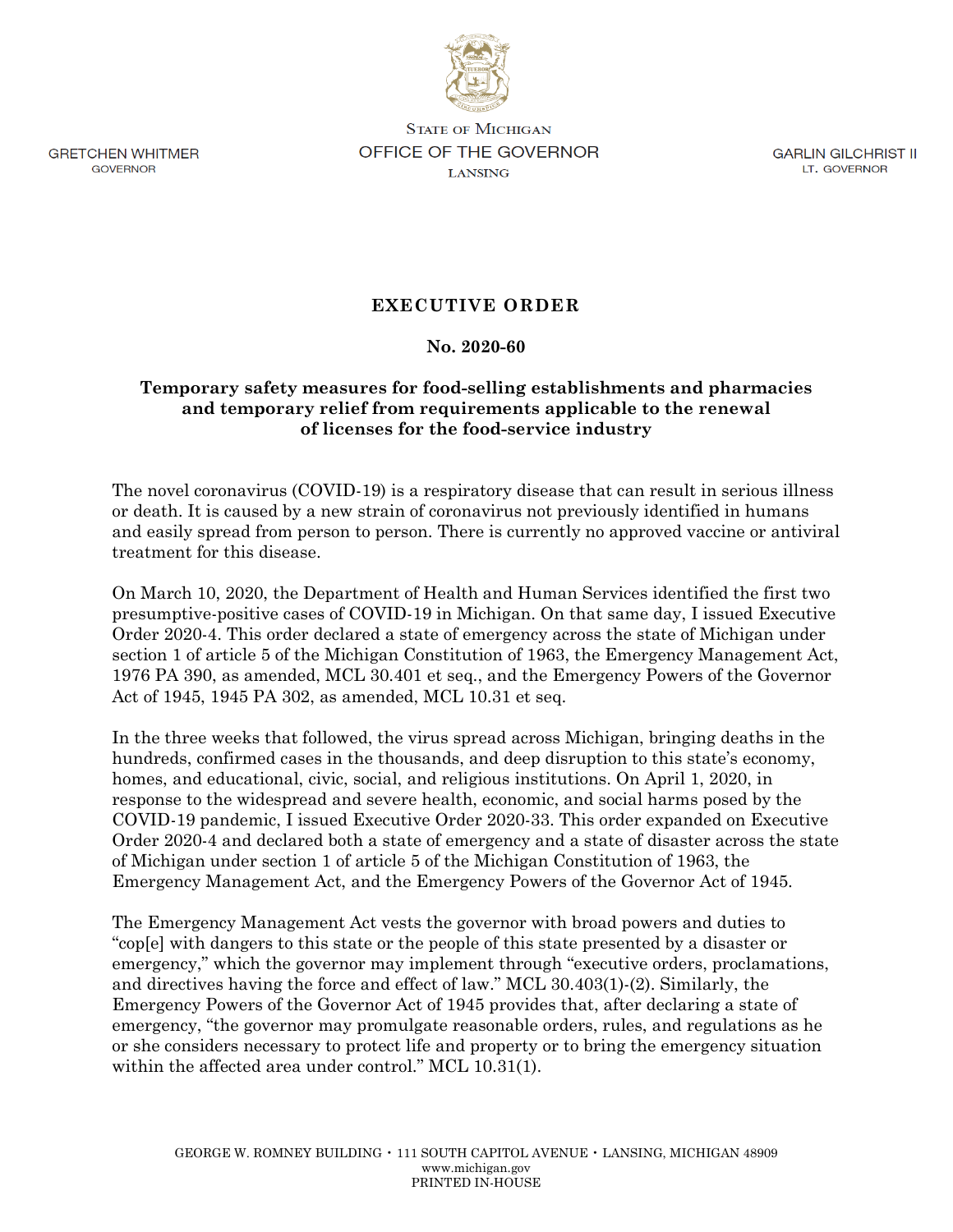The COVID-19 pandemic has created the risk of COVID-19 exposure in food-selling establishments and pharmacies. Given the need to protect employees and the public from exposure to COVID-19, it is necessary and reasonable to impose standards for food-selling establishments and pharmacies to reduce the risk of COVID-19 exposure and disease transmission. In addition, the COVID-19 pandemic has placed an immediate and unprecedented strain on Michigan's food service industries, local health departments, and the Michigan Department of Agriculture and Rural Development (MDARD). Given the additional workload of local health departments and MDARD due to the COVID-19 pandemic, and given these agencies' statutorily defined role in the renewal of licenses for the food service industry, it is also necessary and reasonable to provide limited and temporary relief from certain licensing requirements and regulations.

Acting under the Michigan Constitution of 1963 and Michigan law, I order the following:

- 1. Any individual who enters a food-selling establishment or pharmacy who is able to medically tolerate a face covering must wear a covering over his or her nose and mouth, such as a homemade mask, scarf, bandana, or handkerchief.
- 2. Grocery stores and pharmacies must create at least two hours per week of dedicated shopping time for vulnerable populations, which for purposes of this order are people over 60, pregnant people, and those with chronic conditions, including heart disease, diabetes, and lung disease.
- 3. Food-selling establishments and pharmacies must deploy strategies to reduce COVID-19 exposure for their customers and employees, including but not limited to the strategies described in sections 11 and 12 of Executive Order 2020-59 or any order that follows from it, as well as the following:
	- (a) Provide access to handwashing facilities, including those available in public restrooms;
	- (b) Require checkout employees to wear coverings over their noses and mouths, such as homemade masks, scarves, bandanas, or handkerchiefs;
	- (c) Allow employees sufficient break time to wash hands as needed;
	- (d) Use best efforts to ensure checkout employees to disinfect their hands between orders to prevent cross-contamination;
	- (e) Use best efforts to provide employees and customers access to an alcohol-based hand sanitizer that contains at least 60% alcohol, as recommended by the Centers for Disease Control and Prevention (CDC);
	- (f) Use best efforts to provide disinfecting wipes at cash registers and entrance points for customers to disinfect carts and baskets, as well as at other appropriate locations;
	- (g) Ensure that both employees and customers remain at least six feet apart to the maximum extent possible, including during employee breaks, for example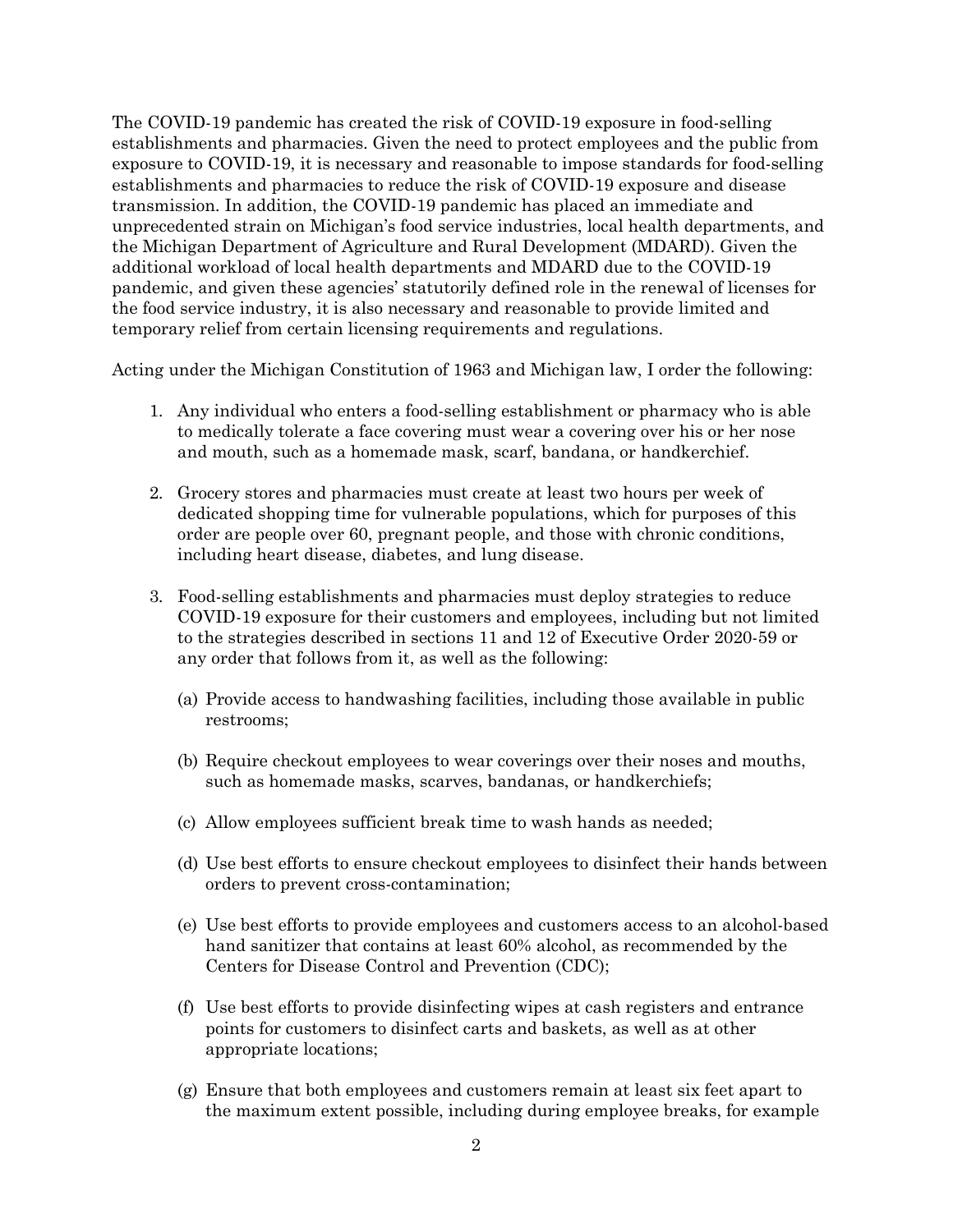by reviewing floor plans, creating temporary barriers, designating aisles as one-way only, and demarcating queueing distances;

- (h) Close self-serve prepared food stations such as salad bars;
- (i) Eliminate free samples and tasting stations;
- (j) Adopt procedures to meet the environmental cleaning guidelines set by the CDC, including by cleaning and disinfecting frequent touchpoints throughout the day such as point of sale terminals at registers, shopping carts, and shopping baskets;
- (k) Prohibit employees who are sick from reporting to work and send employees home if they display symptoms of COVID-19. Employees who test positive for COVID-19 or who display one or more of the principal symptoms of COVID-19 should follow the procedures of Executive Order 2020-36 or any order that follows from it;
- (l) Accommodate employees who fall within a vulnerable population by providing lower-exposure work assignments or giving them the option to take an unpaid leave of absence with a return date coinciding with the end of the declared states of emergency and disaster, or May 21, 2020, whichever is later. Nothing in this executive order abrogates any right to disability benefits. Employees who take an unpaid leave of absence as described in this subsection are encouraged to apply for unemployment benefits;
- (m)Close to the public for sufficient time each night to allow stores to be properly sanitized;
- (n) Encourage cash transactions to be processed at self-checkout kiosks when possible; and
- (o) Develop and implement a daily screening program, as described herein, for all staff upon or just prior to reporting to work sites.
	- (1) The screening procedures must include the following questions:
		- (A) Do you have any of the following symptoms?
			- (i) Fever of 100.4 degrees or higher (as measured by a touchless thermometer if available, but a verbal confirmation of lack of fever is sufficient if a touchless thermometer is not available);
			- (ii) Cough (excluding chronic cough due to a known medical reason other than COVID-19);
			- (iii) Shortness of breath;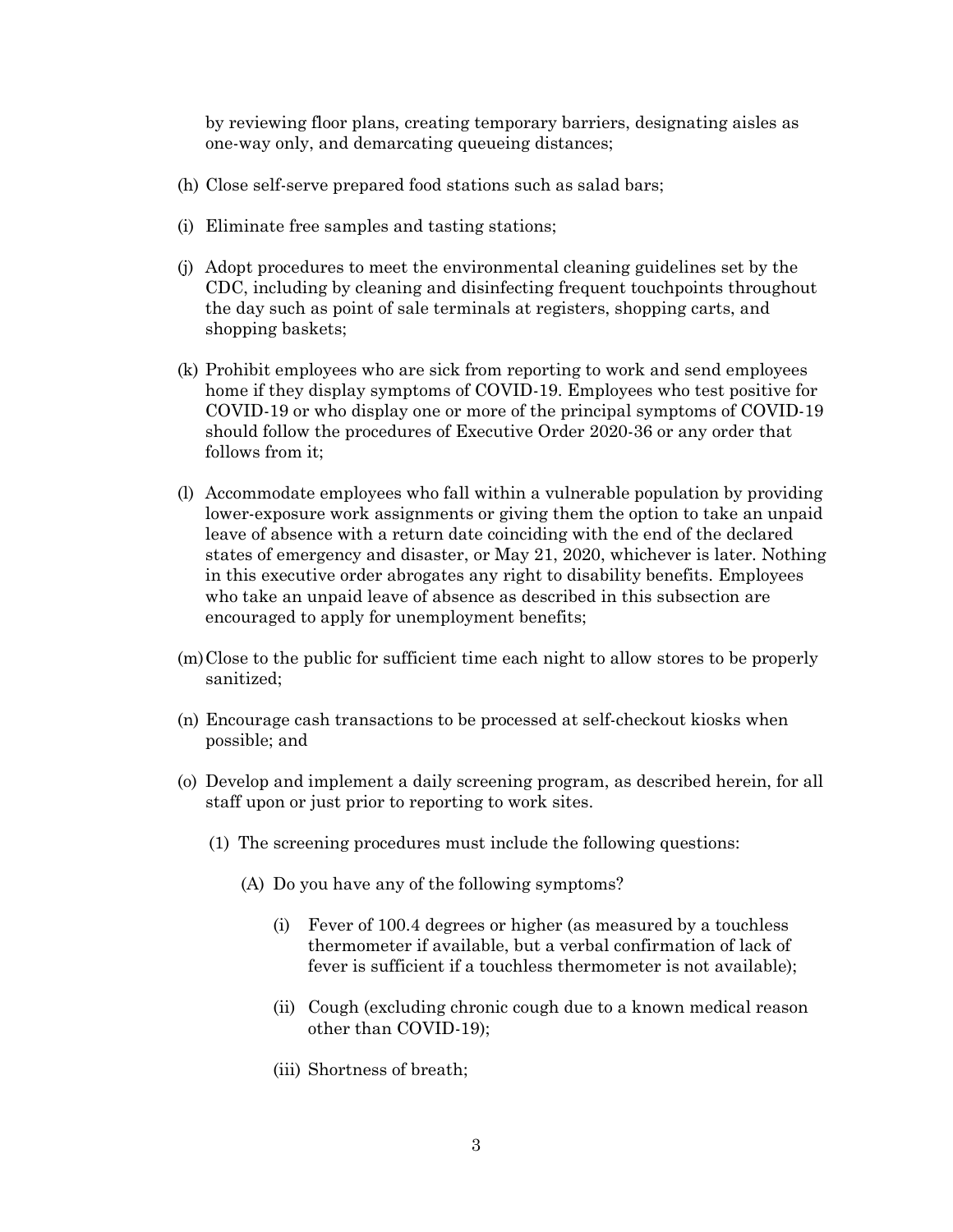- (iv) Sore throat; or
- (v) Diarrhea (excluding diarrhea due to a known medical reason other than COVID-19).
- (B) Have you travelled internationally or outside of Michigan in the last 14 days, excluding commuting from a home location outside of Michigan? For purposes of this order, commuting is defined as traveling between one's home and work on a regular basis.
- (C) Have you had any close contact in the last 14 days with someone with a diagnosis of COVID-19?
- (2) Any affirmative response to screening questions  $(1)(A)$  or  $(B)$  above requires the individual to be excluded:
	- (A) For at least 72 hours with no fever (three full days of no fever without use of medicine that reduces fever) and other symptoms have improved (for example, when cough and shortness of breath have improved) and at least seven days have passed since symptoms first appeared.
	- (B) Except for necessary workers engaged in travel related to supply chain and critical infrastructure, for 14 days following travel unless that travel was due to commuting from a home location outside of Michigan.
- (3) An employee who provides an affirmative response to screening question (1)(C) may be allowed to continue work at the employer's discretion provided they remain asymptomatic and the employer implements the following additional precautions to protect the employee and the community:
	- (A) Employers should measure the employee's temperature and assess symptoms each day before they start work. Ideally, temperature checks should happen before the individual enters the facility. A touchless thermometer, or a dedicated thermometer for the employee if not touchless, should be used. Sharing of any thermometer other than a touchless thermometer is strictly prohibited.
	- (B) As long as the employee does not have a fever or other symptoms, they should self-monitor under the supervision of their employer's occupational health program or other programs in place to protect employee health and safety.
	- (C) If the employee begins to experience symptoms during the day, they should be sent home immediately.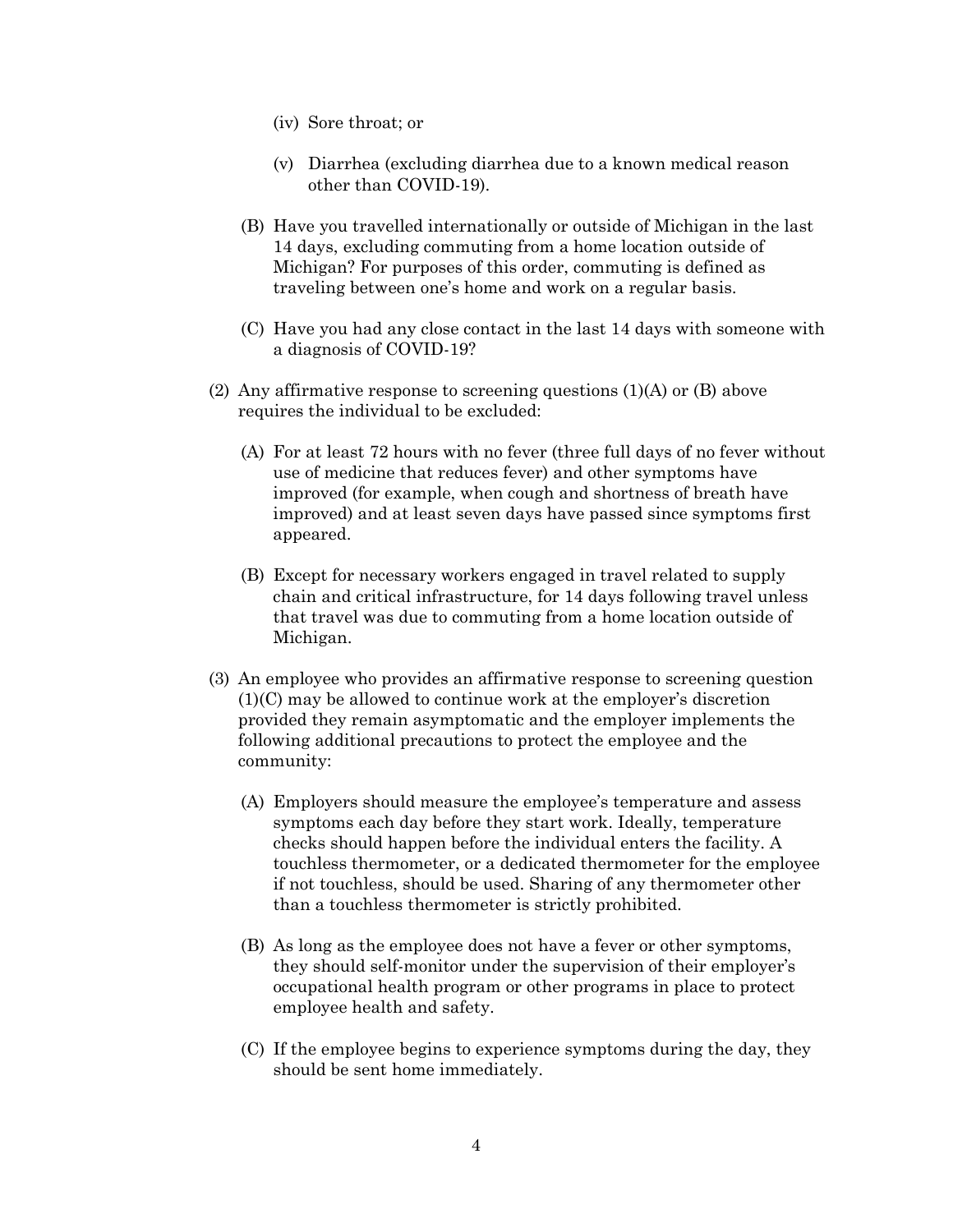- (D) The employee should wear a face mask at all times while in the workplace for 14 days after last exposure. Employers can issue facemasks or can approve employees' supplied cloth face coverings in the event of shortages.
- (E) The employee should maintain at least six feet of distance from other people as work duties permit.
- (F) Beyond standard cleaning protocol, clean and disinfect all areas such as offices, bathrooms, common areas, and shared electronic equipment routinely known to be impacted by the exposed employee for 14 days after last exposure.
- (4) Nothing in this section limits the operations of first responders, health care institutions, public health functions, pharmacies, and other entities that are involved in the mitigation of risk during this pandemic.
- 4. Vendors moving between food-selling establishments must frequently clean and disinfect frequent touch points.
- 5. If an employee at a food-selling establishment tests positive for COVID-19, the establishment must notify food vendors and other employees of the positive test result as soon as possible and in no case later than 12 hours after receiving the test result, without revealing the personal health-related information of any employee.
- 6. Strict compliance with sections 3119, 4109, 4113, and 4115 of the Food Law, 92 PA 2000, as amended, MCL 289.3119, MCL 289.4109, MCL 289.4113, and MCL 289.4115, is temporarily suspended to the extent necessary to extend the deadline for local health departments to submit fees under section 3119, and to extend the license and registration expiration dates under sections 4109 and 4115, until 60 days after the end of the declared states of emergency and disaster. Furthermore, late fees shall not be assessed under sections 4113 or 4115 during the 2020–2021 license year.
- 7. Strict compliance with subsection 6137 of the Food Law, MCL 289.6137, is suspended to the extent necessary to make a license holder eligible for a special transitory temporary food unit for the 2020–2021 licensing year, even if the license holder received only 1 evaluation during the 2019–2020 licensing year.
- 8. For the purposes of this order, "food-selling establishments" means grocery stores, convenience stores, restaurants that sell groceries or food available for takeout, and any other business that sells food.
- 9. Consistent with MCL 10.33 and MCL 30.405(3), a willful violation of this order is a misdemeanor.
- 10. This order is effective immediately and continues through May 22, 2020.